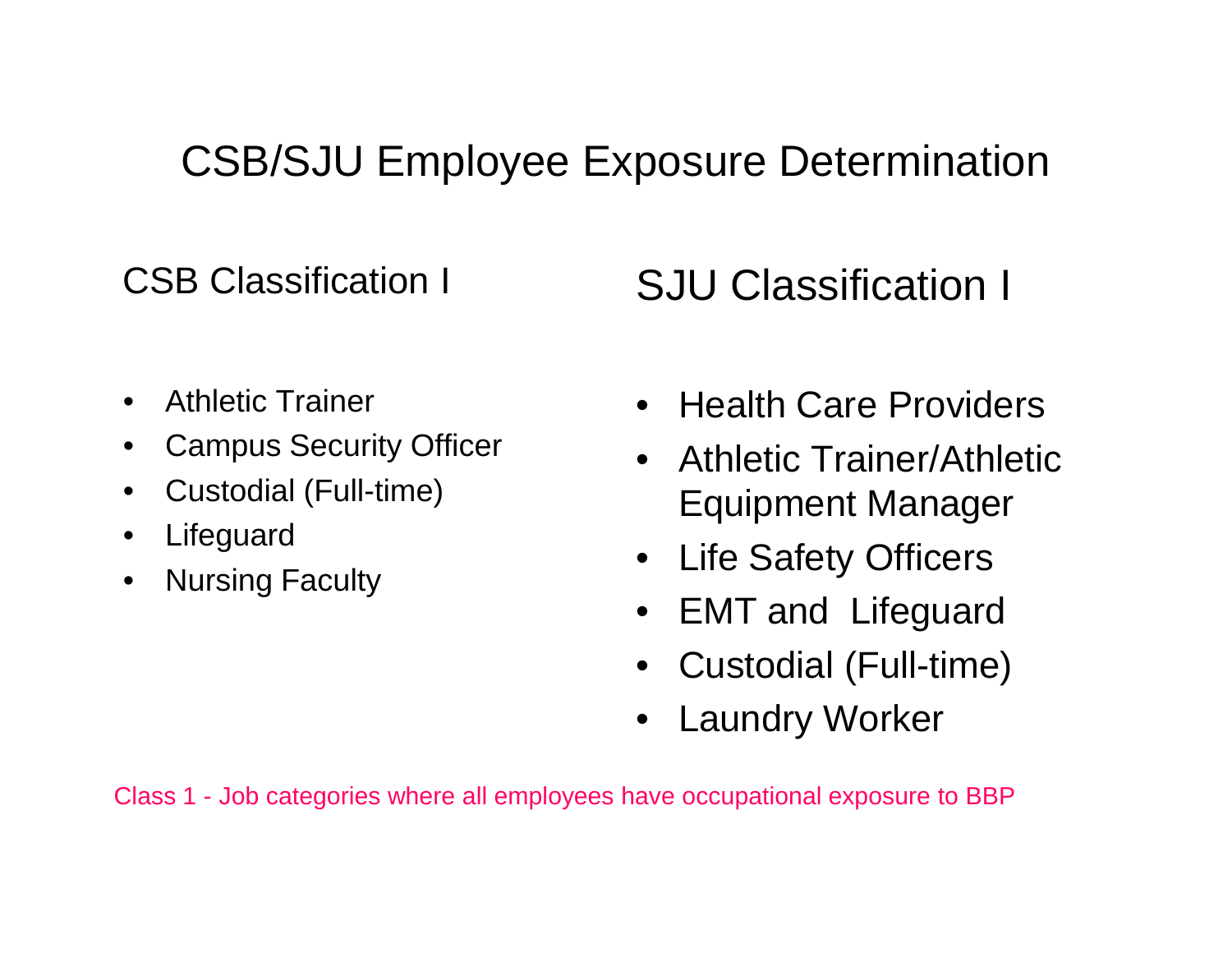## Employee Exposure Determination**CSB Classification II**

Class 1 - Job categories where all employees have occupational exposure to BBP

| <b>Job Class</b>                                                                                      | <b>Tasks or Procedures</b>                                                                                                                                               |
|-------------------------------------------------------------------------------------------------------|--------------------------------------------------------------------------------------------------------------------------------------------------------------------------|
| <b>Athletic Head Coaches</b>                                                                          | Tasks that involves Blood or OPIM while assisting<br>with injuries, handling stained equipment or<br>performing duties of Athletic Trainers in an off-site<br>conditions |
| •Manager<br>•Office Support<br>•Monastery Dining Staff<br>•McGlynn's Evening Leads<br>•Catering Leads | While performing custodial services that involve<br>Blood and other OPIM, during hours when regular<br>custodial services is not available                               |
| Transportation - Designated Bus Driver                                                                | While performing custodial services that involves<br><b>Blood and other OPIM</b>                                                                                         |
| <b>Nutrition Faculty</b>                                                                              | While performing experimental procedures that<br>involves Blood and other OPIM                                                                                           |
| Plumbing                                                                                              | While working on sanitary fixtures that have the<br>potential for exposure to Blood and other OPIM.                                                                      |